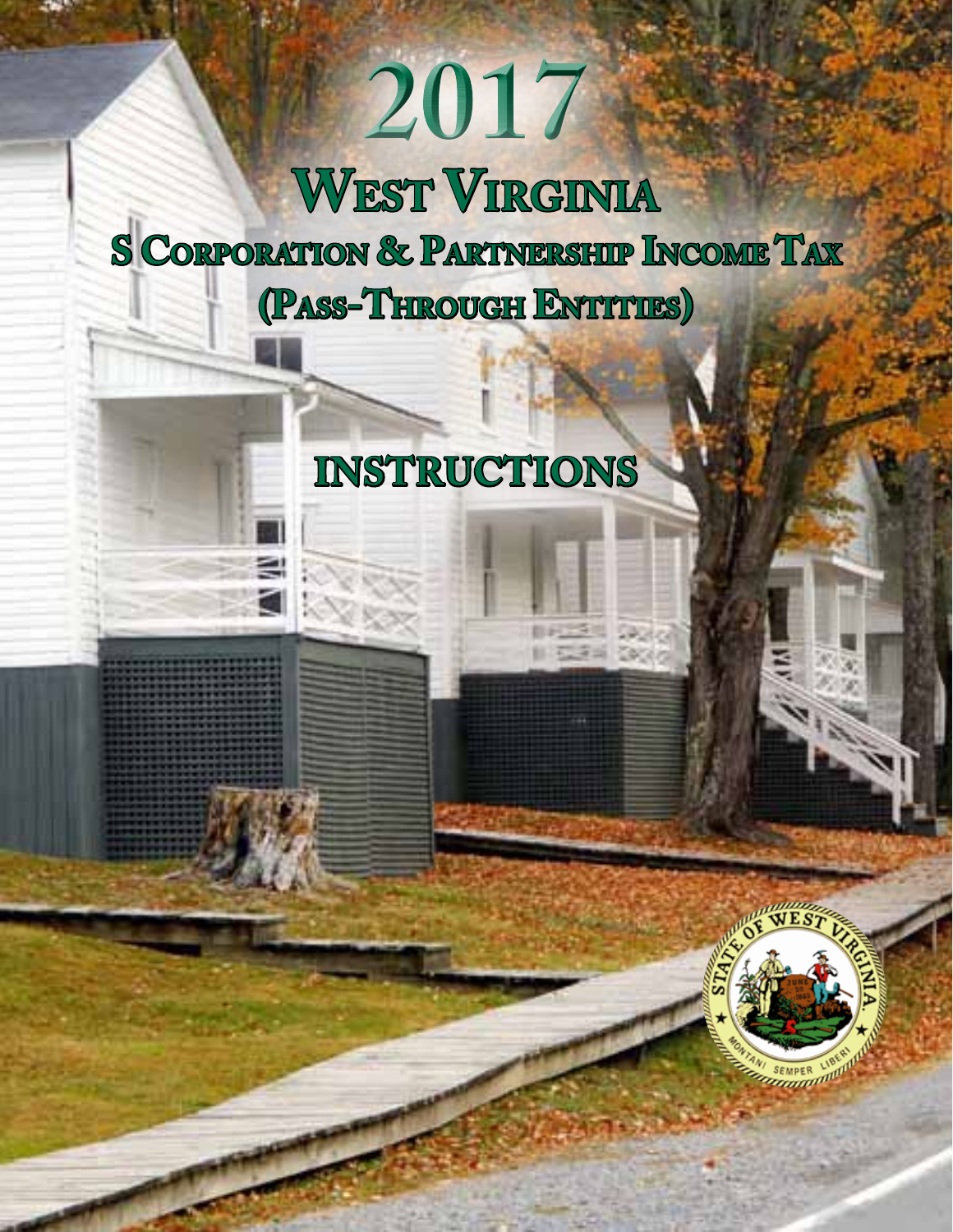### **Important Information for 2017**

For periods beginning on or after January 1, 2017, annual returns will have a due date of March 15, 2018 and an extended due date of September 15, 2018. Fiscal and 52/53 week returns will be due on the 15th day of the third month following the close of the taxable year with an extension period of six months.

West Virginia requires a checkbox response regarding whether Disregarded Entities are included with the S Corporation/ Partnership return. If there are disregarded entities, the Tax Return Questionnaire located on page 12 must be completed and attached to the filed return. Failure to attach the required document will result in a delay in processing the return.

#### **Please note, Schedule B, Schedule of Business Capital, will not be required for 2017 returns.**

#### **Tax Rates**

- The withholding rate on West Virginia source income continues to be 6.5% (§11-21-71a(b)(1)).
- Effective January 1, 2017, taxpayers who had annual remittance of any single tax equal to or greater than \$25,000 during fiscal year 2016 are required to electronically file returns and make payments using Electronic Funds Transfer (EFT) for periods beginning on or after January 1, 2017.
- Failure to comply with the requirement to remit payments by EFT without first obtaining a waiver may result in a civil penalty of 3 percent of each payment which was to be paid by EFT. Visit our website www.tax.wv.gov for additional information.

### **Returned Payment Charge**

The Tax Department will recover a \$15.00 fee associated with any returned bank transactions. These bank transactions include but are not limited to the following:

- • Direct Debit (payment) transactions returned for insufficient funds.
- Stopped payments.
- Bank refusal to authorize payment for any reason.
- Direct Deposit of refunds to closed accounts.
- Direct Deposit of refunds to accounts containing inaccurate or illegible account information.

Checks returned for insufficient funds will incur a \$28.00 fee.

#### **The fee charged for returned or rejected payments will be to recover only the amount charged to the State Tax Department by the financial institutions.**

**Important:** There are steps that can be taken to minimize the likelihood of a rejected financial transaction occurring:

- Be sure that you are using the most current bank routing and account information.
- If you have your tax return professionally prepared, the financial information used from a prior year return often prepopulates the current return as a step saver. It is important that you verify this information with your tax preparer by reviewing the bank routing and account information from a current check. This will ensure the information is accurate and current in the event that a bank account previously used was closed or changed either by you or the financial institution.
- If you prepare your tax return at home using tax preparation software, the financial information used from a prior year return often pre-populates the current return as a step saver. It is important that you verify this information by reviewing the bank routing and account information from a current check. This will ensure the information is accurate and current in the event that a bank account previously used was closed or changed either by you or the financial institution.
- If you prepare your tax return by hand using a paper return, be sure that all numbers requesting a direct deposit of refund entered are clear and legible.
- If making a payment using MyTaxes, be sure that the bank routing and account number being used is current.
- If scheduling a delayed debit payment for an electronic return filed prior to the due date, make sure that the bank routing and account number being used will be active on the scheduled date.
- • Be sure that funds are available in your bank account to cover the payment when checks or delayed debit payments are presented for payment.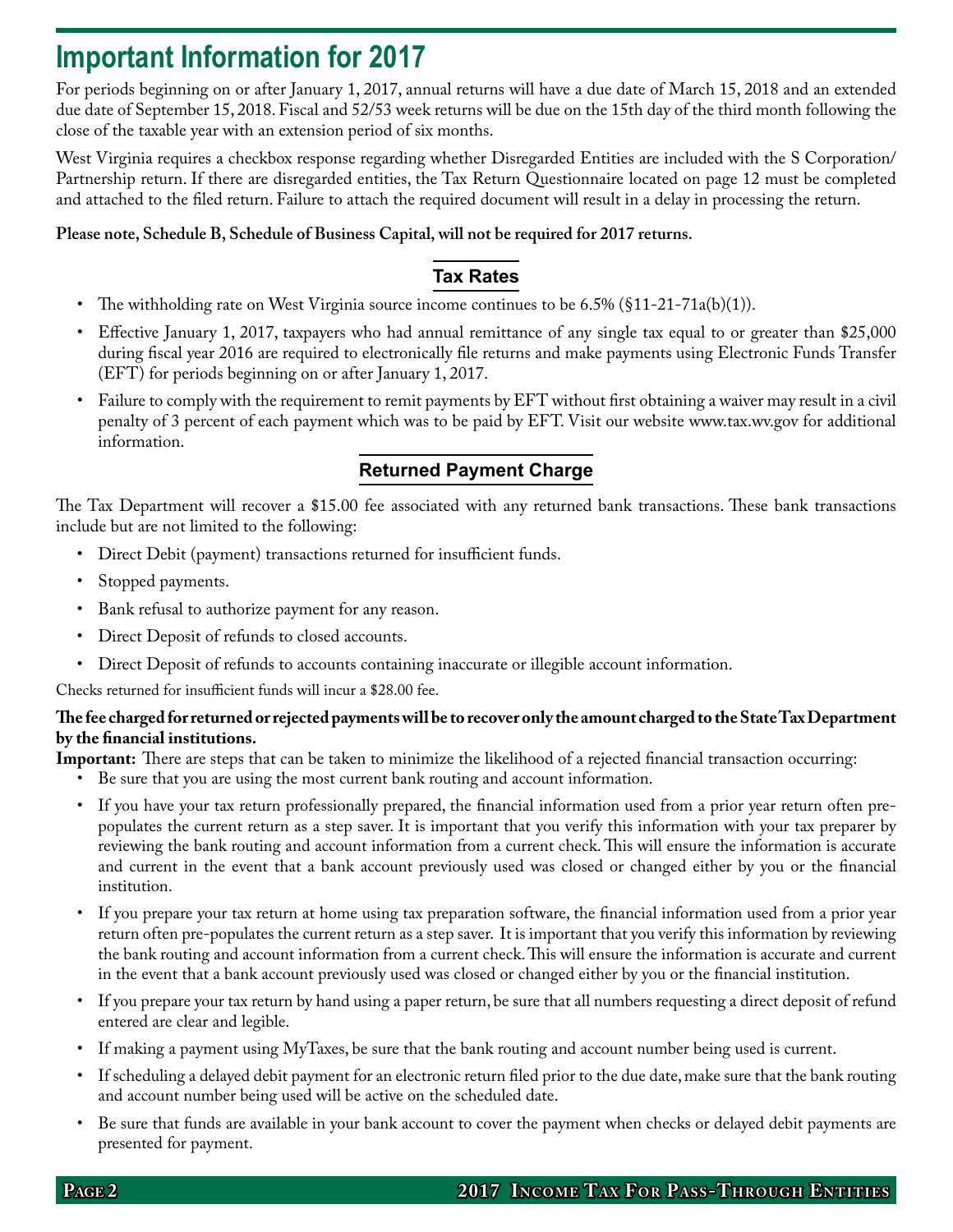### **Taxpayer Responsibilities**

#### **Filing Your Business Tax Returns**

Returns must be filed by the due date. You may obtain forms from any of our regional field offices or from our home page on the internet at www.tax.wv.gov.

Failure to file returns will result in your account being referred to our Compliance Division for corrective action. Please file all required tax returns even if you owe no tax for the reporting period. **All pages of the return must be filed**.

#### **Payment of the Tax**

The full amount of tax owed is due and payable on the due date of the tax return. Failure to pay the full amount of tax by the due date will result in interest and penalties being added to any unpaid amount of tax. If for any reason you are unable to pay the full amount of tax on the due date, you should file your tax return along with a written explanation of why you are unable to pay and when you will pay the tax due.

#### **Refunds**

You are entitled to a refund of any amount that you overpaid. All or part of any overpayment may be applied as a credit against your liability for such tax for other periods. A claim for refund (usually a tax return showing an overpayment) must be filed within three years of the due date of the return or two years from the date the tax was paid, whichever expires later. The overpayment will be used by the Tax Department against other tax liabilities due.

If the Tax Department does not respond to your request within three (3) months on overpayment of Withholding Tax, you may submit in writing a request for an administrative hearing to present your reasons why you feel you are entitled to the refund. Interest is allowed and paid on any refund upon which the Department has failed to timely act and which is final and conclusive.

If the Tax Department denies or reduces a request for a refund, a written request for an administrative hearing may be submitted. Failure to respond to a denial or reduction within sixty (60) days will result in the denial/reduction becoming final and conclusive and not subject to further administrative or judicial review.

#### **Selling or Discontinuing Your Business**

If you sell or discontinue your business, notify the Tax Department in writing as soon as possible after your business is sold or discontinued. All final tax returns should be filed.

### **General Information**

The information in this booklet is for calendar year 2017 returns and for fiscal year returns beginning in 2017 and ending in 2018. The information in this book is intended to help you complete your returns and is not a substitute for tax laws and regulations.

#### Address questions to the West Virginia State Tax Department, Taxpayer Services Division, PO Box 3784, Charleston, WV 25337-3784 or by telephone at (304) 558-3333, toll free at 1-800- 982-8297.

**Assistance**

#### **Exempt Organizations**

Any S Corporation or Partnership exempt from federal income tax is also exempt from West Virginia Income Tax. In addition, certain insurance companies, certain production credit associations, trusts established under 29 U.S.C. 186, and other organizations specifically exempt under the laws of West Virginia are also exempt.

#### **When to File and Pay**

For periods beginning on or after January 1, 2017, annual returns will have a due date of March 15, 2018 and an extended due date of September 15, 2018. Fiscal and 52/53 week returns will be due on the 15th day of the third month following the close of the taxable year with an extension period of six months.

#### **Who Must File**

The following Partnerships are required to file an Income Tax Return:

- a. Resident Partnerships,
- b. Nonresident Partnerships having a partner who is a resident of West Virginia, or
- c. Nonresident Partnerships having any income from or connected with West Virginia sources regardless of the amount of such income.

Income from or connected with West Virginia is those items attributable to (a) the ownership of any interest in real or tangible personal property in West Virginia; or (b) a business, trade, profession, or occupation carried on in West Virginia including income from intangible personal property employed in such business, trade, profession, or occupation unless it elects to be taxed under subchapter S of the Internal Revenue Code.

The term **"Partnership"** includes syndicates, pools, joint ventures or any other unincorporated organization of two or more persons through which any business, trade, profession, occupation or venture is carried on. **"Resident Partnership"** means any partnership organized under the laws of West Virginia whose principal office, place of business, or other activity is within the borders of West Virginia. It may also carry on its business or other activities in other states. **"Nonresident Partnership"** means any partnership other than a resident partnership.

A **Limited Liability Company** which is treated like a Partnership for federal income tax purposes will also be treated as such for West Virginia income tax purposes. If it is not treated like a Partnership, it will be taxed as a C Corporation unless it elects to be taxed under subchapter S of the Internal Revenue Code.

Every corporation electing to be taxed under subchapter S of the Internal Revenue Code that engages in business in West Virginia or that derives income from property, activity, or other sources in West Virginia must file a West Virginia return.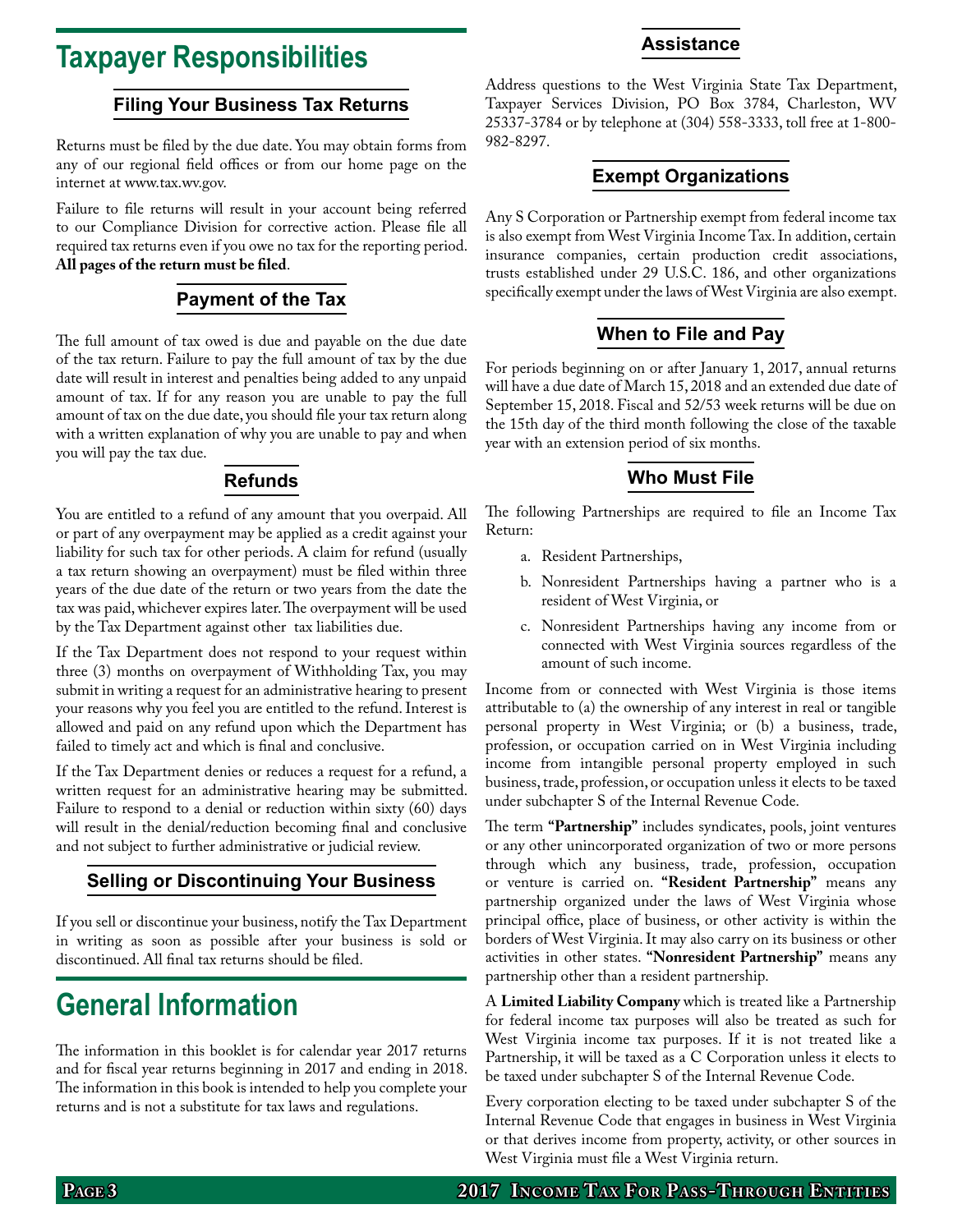#### **Extension of Time to File**

Any S Corporation or Partnership needing an extension of time to file and/or that expects to owe Nonresident Withholding Tax must file Form SPF-100EXT, Extension of Time to File Information Returns, on or before the due date of the return. Any S Corporation or Partnership granted an extension of time to file their federal return is granted the same extension of time to file their West Virginia return. Be sure to attach a copy of your federal extension to each tax return to avoid any penalty for late filing. An extension of time for filing does not extend the time for payment. To avoid interest and additions to tax for late payment, use Form SPF-100EXT to make an extension payment pending the filing of the annual return.

A state extension of time to file may be obtained, even if a federal extension has not been requested, provided Form SPF-100EXT is filed prior to the due date of the West Virginia return.

#### **Where to File**

West Virginia State Tax Department Tax Account Administration Division PO Box 11751 Charleston, WV 25339-1751

#### **Use of Federal Figures**

All items of income and deductions to be reported on this return are the same as for federal tax purposes and the meaning of all terms are the same, unless otherwise defined.

#### **Penalty for Late Filing and Failure to Include Correct Information**

Any S Corporation or Partnership that fails to file and/or include all the correct information on Form SPF-100 and Form NRW-2 or Form NRW-4 when applicable, by the required filing date is subject to a penalty of \$50.00 for each information return that they failed to file or include correct information on, not to exceed \$100,000.

Provisions for the reduction of the penalty amount exist if the partnership corrects the failure or error within specified time frames. If the failure is due to intentional disregard for the filing requirements or the correct information reporting requirement, the penalty is \$100.00 or ten percent (.1) of the aggregate amount of the items required to be reported correctly, whichever is greater.

For additional information about this penalty, request a copy of Publication TSD-391 by calling Taxpayer Services at (304) 558-3333 or toll free at 1-800-982-8297. Also, the Publication can be found online at www.tax.wv.gov.

#### **Reporting West Virginia Income Tax Withholding Credit**

**Electronic Filing** – It is not necessary to use or submit an SPF-100W since this information will transmit electronically once entered within the software.

**Paper Filed Returns** – Enter the total amount of West Virginia tax withheld on your behalf by another entity as shown on your Form SPF-100W. A completed SPF-100W *must* be enclosed with your paper return. Failure to submit this document will result in the disallowance of the credit claimed. **Note**: Local or municipal fees cannot be claimed as West Virginia income tax withheld. If the withholding source is for a nonresident sale of real estate transaction, a form WV/NRSR must be completed and on file with the State Tax Department prior to submitting a tax return. Additionally, a federal Schedule D must be submitted. If withholdings is related to form WV/NRSR, please indicate in the box provided on line 11.

#### **Nonresident Shareholder/Partner Withholding Tax**

S Corporations and Partnerships are required to withhold West Virginia Income Tax for each nonresident shareholder/partner that has not provided the S Corporation or Partnership a WV Nonresident Income Tax Agreement, Form NRW-4. The amount to be withhold is six and one-half percent (.065) of the nonresident shareholder's/partner's share of the Federal Taxable income or portion thereof that is derived from or attributable to West Virginia sources, whether such amount is actually distributed or is deemed to have been distributed for Federal Income Tax purposes. The entire tax withheld is required to be remitted with the WV Income Tax Return for S Corporation and Partnership.

#### **Information Statement of Tax Withheld**

Every S Corporation or Partnership required to deduct and withhold tax on nonresident shareholders/partners must provide a WV/NRW-2 or WV/K-1 equivalent to each nonresident shareholder/partner on or before the date it files its West Virginia S Corporation/Partnership Tax Return. The information statement shall show the amount of WV income subject to withholding and the amount of WV Income Tax withheld by the S Corporation or Partnership on behalf of the shareholder/partner.

The S Corporation or Partnership is required to submit all income and withholding information as it relates to the individual shareholders/partners of the S Corporation or Partnership on, Schedule SP Shareholder/Partner Information and Nonresident Withholding, when filing their annual SPF-100.

#### **Satisfying nonresident personal income tax reporting requirements**

#### **IT-140 West Virginia Personal Income Tax Return**

The individual nonresident shareholder/partner, using the withholding documents supplied by the S Corporation or Partnership, will complete IT-140W West Virginia Withholding Tax Schedule indicating the source as WV/NRW-2 or K-1 if filing the IT-140 West Virginia Personal Income Tax Return on paper. If filing electronically, this information is entered into the tax software program and no additional paper forms are necessary.

#### **IT-140NRC Nonresident Composite Return**

If the only West Virginia source income for the shareholders/ partners is derived from the S Corporation or Partnership, the shareholders/partners may elect to satisfy the nonresident income tax reporting requirements using the IT-140NRC Nonresident Composite Tax return in lieu of the IT-140 West Virginia Personal Income Tax Return. This permits the group to file as a single entity with the only signature requirements being of a partner in the case of a partnership or a corporate officer in the case of a corporation.

The S Corporation or Partnership will file the IT-140NRC and is responsible for collecting and remitting all withholding tax due. A copy of Schedule SP as submitted with the SPF-100 filed by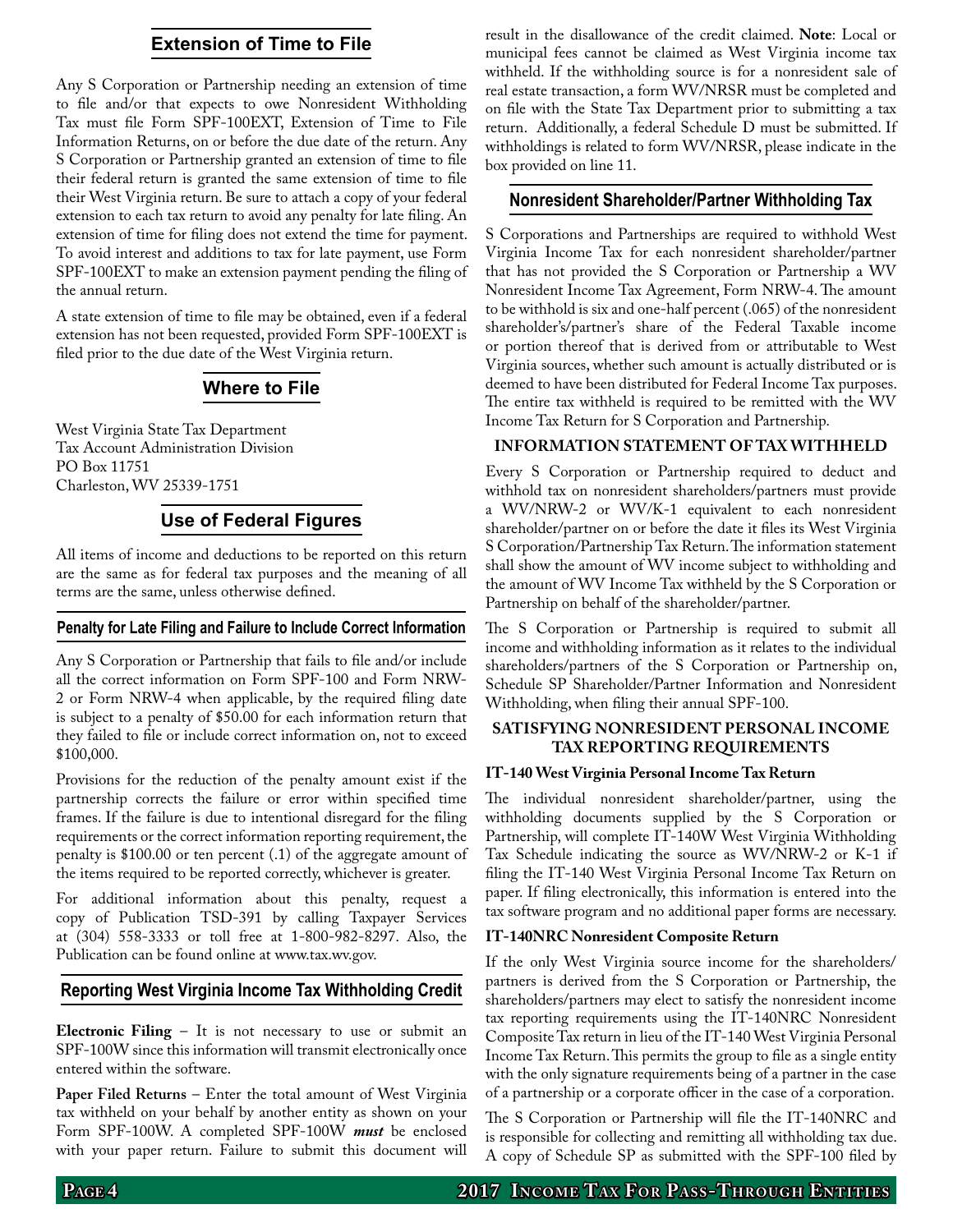the S Corporation or Partnership indicating which shareholders/ partners have elected to be part of the composite return must be submitted with the IT-140NRC return. A processing fee of \$50.00 is also required to be remitted at the time of filing.

**Note:** Form WV/NRW-2 or WV/K-1 equivalent statements should not be submitted unless requested by the Tax Department.

#### **S Corporation/Partnership Income (Loss)**

**S CORPORATIONS:** Form SPF-100, Schedule A is used to report all income (loss) from all activity of the S Corporation, but only to the extent that it is taxable and allocable to the shareholders. If the S Corporation has income (loss) from activity in more than one state, Form SPF-100APT, Schedule B must also be completed.

If an S Corporation has income (loss) from activity in more than one state, and they are able to separately identify and account for items of income and deductions as being directly allocable to WV, they may separately account for the WV business activity on SPF-100, Schedule A, lines 1 through 5 and supporting Federal documents must be attached. If direct allocation is used add SPF-100, Schedule A, lines 8 and 11, and enter the total on line 12. Generally, income derived from the ownership of real or tangible personal property in West Virginia lends itself to direct allocation, whereas income from a business carried on within and without the State would preferably be allocated by apportionment. Unless the books and records of the S Corporation clearly reflect that portion, the allocation must be made by the apportionment formula provided in Form SPF-100APT, Schedule B.

If you have determined your WV Income entirely by direct allocation, you are not eligible to apportion.

**PARTNERSHIPS:** Form SPF-100, Schedule A is used to report all income (loss) from all activity of the Partnership, but only to the extent that it is taxable and allocable to the partners. If the Partnership has income (loss) from activity in more than one state, Form SPF-100APT, Schedule B must also be completed.

#### **Shareholder/Partner Information**

Form SPF-100, lines 1 through 8, and the Schedule SP are used to identify all shareholders/partners and to account for each shareholder/partner's share of the S Corporation/Partnership's income. They are also used to calculate the amount of withholding that is required on the nonresident shareholder/partner's share of the S Corporations/Partnership's income. All shareholders/partners are subject to WV personal income tax under the provisions of WV Code Chapter 11, Article 21. The S Corporation/Partnership is required to withhold income tax on the nonresident shareholders/ partner's share of the S Corporations/Partnership's WV source income under the provisions of Chapter 11, Article 21, Section 71a of the WV Tax Code.

#### **Taxable Year/Method of Accounting**

You must use the same taxable year and method of accounting as you use for federal tax purposes.

#### **Federal Return Information**

A signed, true copy of the first five pages of Federal Form 1120S or 1065, and any supporting documents must be attached to the return when filed.

#### **Interest**

You must pay the entire tax due on or before the due date of the tax return (determined without regard for an extension of time to file). If you do not pay the entire tax due on or before the due date, you must pay interest on the amount of the underpayment from the due date to the date paid. Interest is always due, without exception, on any underpayment of tax.

Interest is imposed at an adjusted rate established by the Tax Commissioner. The annual rate will never be less than eight percent (.08). The interest rate will be determined and in effect for periods of six months. Interest rates in effect for various periods are:

| $7/1/90 - 12/31/91$ |       | $10\%$   $1/1/99 - 6/30/00$ | 8%   |
|---------------------|-------|-----------------------------|------|
| $1/1/91 - 6/30/92$  | $9\%$ | $7/1/00 - 12/31/01$         | 9%   |
| $7/1/92 - 12/31/95$ | 8%    | $1/1/02 - 6/30/02$          | 8%   |
| $1/1/96 - 12/31/96$ | 9%    | $7/1/02 - 12/31/16$         | 9.5% |
| $1/1/97 - 12/31/97$ | 8%    | $1/1/17 - 12/31/17$         | 8%   |
| $1/1/98 - 12/31/98$ | 9%    |                             |      |

Contact the West Virginia State Tax Department Taxpayer Services Division for the interest rate in effect for other periods. The telephone number is (304) 558-3333 or toll free within West Virginia 1-800-982-8297.

#### **Additions to Tax**

#### **Late Filing**

Additions to tax are imposed for failure to file a return on or before the due date (determined with regard to an extension of time to file). On any amount of tax shown to be due on the return, the additions to tax for late filing is five percent (.05) per month or any part of a month not to exceed twenty-five percent (.25).

#### **Late Payment**

Additions to tax are imposed for failure to pay all tax shown to be due on a return on or before the due date (determined without regard to an extension of time to file). The additions to tax for late payment is imposed at the rate of one half of one percent (.005) per month or part of a month not to exceed twenty-five percent (.25).

When both the five percent (.05) additions to tax for late filing and the one half of one percent (.005) additions to tax for late payment are imposed, the maximum monthly percent is five percent (.05) not to exceed forty-seven and one-half of one percent (.475) of the tax due.

#### **Completion and Signature**

All appropriate sections of the return must be completed. All required supporting documents must be attached. An incomplete return will not be accepted as timely filed. The returns must be signed by an authorized officer or partner. If the return is prepared by someone other than the taxpayer, the preparer must also sign the return and enter his or her complete address.

#### **Changes Made by the IRS to Federal Return**

Any S Corporation or Partnership whose reported income or deductions are changed or corrected by the Internal Revenue Service or through renegotiation of a contract with the United States is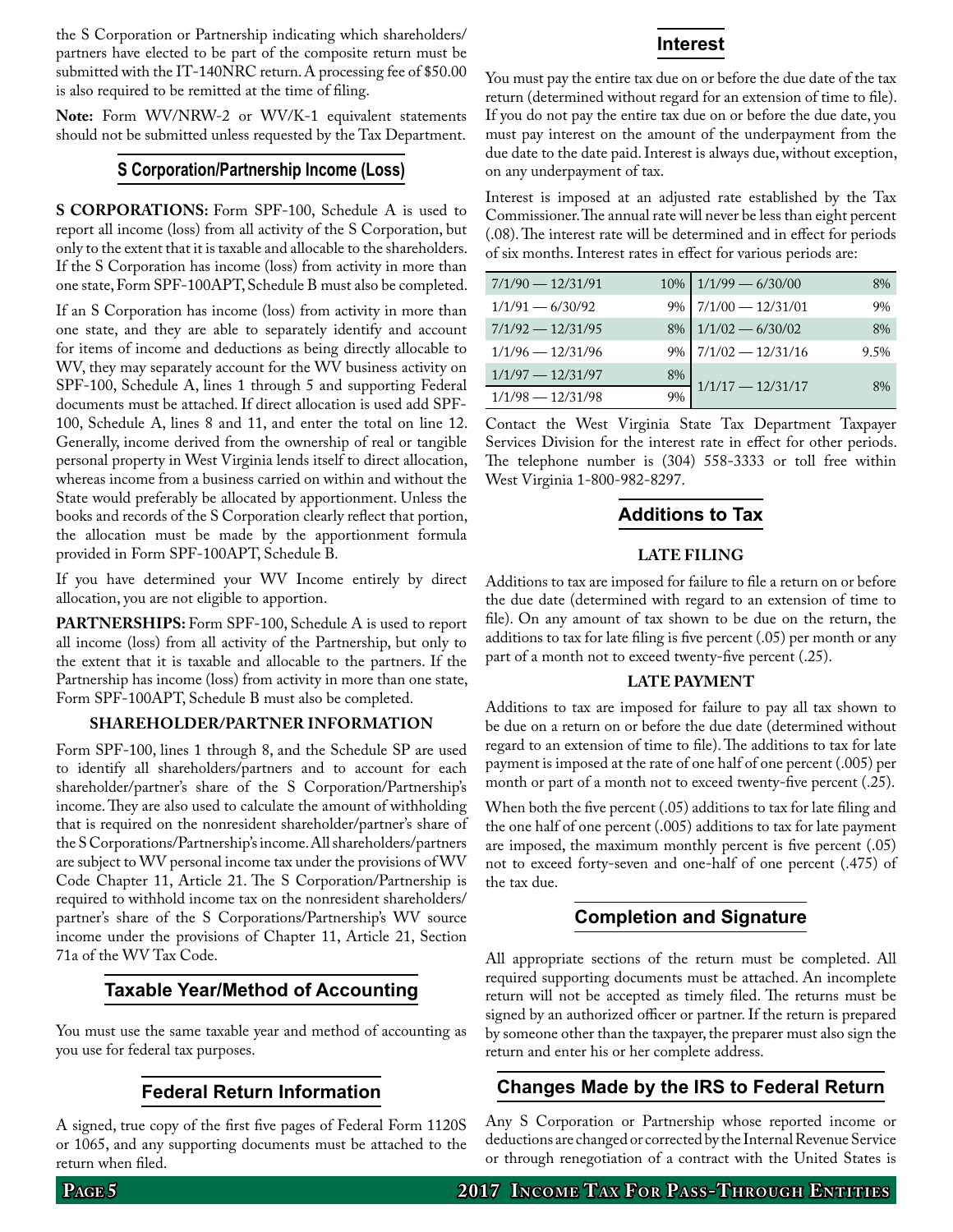required to report the change or correction to the West Virginia State Tax Department. This report must be made within 90 days of the final determination by filing an RAR Amended Return and attaching a copy of the revenue agent's report detailing such adjustments.

#### **Pass-Through Amended Returns**

An S Corporation or Partnership that filed an amended return with the Internal Revenue Service **must** file an amended return with the West Virginia State Tax Department within **90 days** of filing the amended federal return.

- File Form SPF-100, completing all appropriate lines and checking the **Amended** box under "Type of Return" on page 1. Because West Virginia now uses bar codes on tax forms it is important to use the appropriate forms for the tax year being amended. **Example**: You are amending a tax return for the period ending 12-31-2015; be sure to use the 2015 SPF-100 forms.
- NOTE: Tax forms from different years may have different line numbers; read the line instructions carefully.
- • Any amount paid with the original return should be entered on Form SPF-100, page 2, line 12.
- If you received a refund or had an amount credited on the original return, enter that amount on Form SPF-100, page 2 line 14.
- Attach all schedules previously submitted and make any appropriate amended changes.

Amended Returns filed for the purpose of obtaining a refund of an overpayment must be filed within **three years** of the due date of the return (with regard to an extension of time to file), or **two years** from the date the tax was paid, whichever expires later. If your Amended Return has a balance due send the payment along with the tax return.

#### **Consistency in Reporting**

In completing your West Virginia Income Tax Return for S Corporations and Partnerships, if you depart from or modify past procedures for classifying business income and nonbusiness income, for valuing property or including or excluding property in the property factor, for treating compensation paid in the payroll factor, for including or excluding gross receipts in the sales factor, you must disclose by separate attached schedule the nature and extent of the variance or modification.

If you make sales of tangible personal property which are shipped into a state in which you are not taxable, you must identify the state to which the property is shipped and report the total amount of sales assigned to such state.

#### **Confidential Information**

Tax information which is disclosed to the West Virginia State Tax Department, whether through returns or through department investigations, is held in strict confidence by law. The State Tax Department, the United States Internal Revenue Service, and other states have agreements under which tax information is exchanged. This is to verify the accuracy and consistency of information reported on federal, other state, and West Virginia returns.

### **Schedule SP**

*This schedule must be completed and submitted with all S Corporation and Partnership returns.*

#### **Column A**

Enter the name, address, city, state, and zip code of each shareholder/ partner that the S Corporation or Partnership had during its taxable year. If additional space is needed, attach additional copies of Schedule SP.

#### **Column B**

Enter the social security number or federal employer's identification number of each shareholder/partner listed in column A.

#### **Column C**

If the shareholder/partner is a resident of West Virginia, enter their percent of ownership/interest in this column. **Do not complete columns D through K for West Virginia resident shareholders/ partners.** Enter amount from Schedule SP Grand Total Line, Column C on SPF-100, line 1.

#### **Column D**

If the shareholder/partner is a nonresident of West Virginia and has elected to be a member of the nonresident composite group enter their percentage of ownership/interest in this column. Complete Columns G, H, and I for your nonresident shareholders/partners who will be included in the Nonresident Composite Return filing. Enter amount from Schedule SP Grand Total Line Column D on SPF-100, line 2.

#### **Column E**

If the shareholder/partner is a nonresident of West Virginia and has elected *not* to be a member of the composite group, and has not signed Form NRW-4. Enter their percentage of ownership/ interest in this column. Enter amount from Schedule SP Grand Total Line, Column E on SPF-100, line 3.

#### **Column F**

If the S Corporation/Partnership has received Form NRW-4 from the nonresident shareholder/partner, enter their percentage of ownership/interest in this column, enter the period for which the NRW-4 was originally submitted, and attach the agreement to your return when filed. If Form NRW-4 was filed and submitted in a previous period, and has not been revoked, it is not necessary to file additional copies with your return in subsequent years. Enter amount from Schedule SP Grand Total Line, Column F on SPF-100, line 4.

#### **Column G**

S Corporations enter the amount of your West Virginia income from Form SPF-100, Schedule A line 12. Partnerships,enter the amount of your West Virginia income from Form SPF-100 Schedule A, line 10.

#### **Column H**

Multiply the dollar amount in column G by the percent of ownership/interest from column D and enter the result in column H.

#### **Column I**

Multiply the dollar amount in column H by the tax rate of .065 and enter the result in column I.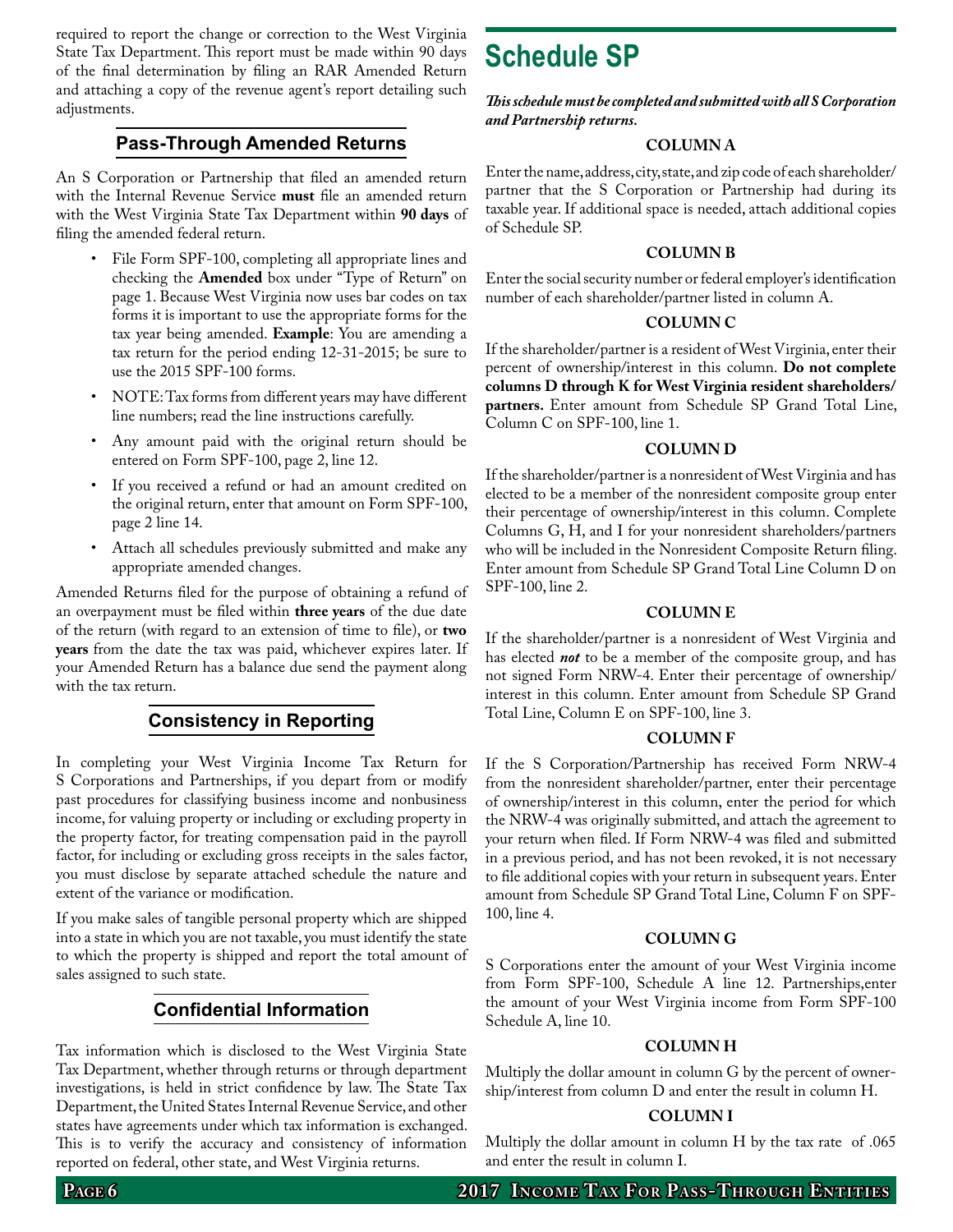#### **Column J**

Multiply the dollar amount in column G by the percent of ownership/interest from column E and enter the result in column J.

#### **Column k**

Multiply the dollar amount in column J by the tax rate of .065 and enter the result in column K.

#### **Column l**

Enter the amount of tax credits allocated by the S Corporation/ Partnership to each shareholder/partner. The Schedule SP Grand Total Line, Column L must match SPF-100TC, line 12 of the Tax Credit Used in Current Year column.

#### **Schedule SP grand total line**

Total the columns. If you have attached additional pages of Schedule SP, enter the totals of the columns from all the pages of Schedule SP on the first Schedule SP page in the "SCHEDULE SP GRAND TOTAL" line. Transfer the appropriate column totals to the front of the return (SPF-100).

**SPECIAL NOTE:** S Corporations/Partnerships with nonresident shareholders/partners must review the following forms:

**NRW-2** – Statement of West Virginia Income Tax Withheld for Nonresident Individual or Organization

**SPF-100EXT** – Extension of Time to File Information Returns

These forms contain important information about the nonresident withholding requirements. You may find these forms online at www.tax.wv.gov.

#### **Extension Payments**

Extension requests and tentative payments of nonresident withholding tax, for both shareholders/partners who are included on the Nonresident Composite Return and for those who will be filing individual returns, must be submitted by the S Corporation/ Partnership on Form SPF-100EXT.

### **SPF-100**

#### **Instructions**

On page 1, enter the beginning and ending tax year dates covered by this return. Clearly print or type your name and address. If filing under extension, enter extended due date. In the "CHECK **applicable boxes**" section, check all boxes that apply to the return being filed.

Attach a copy of the **first five pages** of your **signed** federal return (Form 1120S or 1065), and schedule M-3 if applicable. Please attach any additional information and/or statements as required.

#### **All S Corporations/Partnerships must complete SPF-100 Schedule SP before completing lines 1 through 8.**

Check the applicable box regarding any disregarded entities. If the "Yes" box is marked, you must complete and attach the required Tax Return Questionnaire located on page 12.



Enter the total percentage from, Schedule SP, Column C, Grand Total line.



Enter the total percentage from Schedule SP, Column D, Grand Total line.



Enter the total percentage from Schedule SP, Column E, Grand Total line.



Enter the total percentage from Schedule SP, Column F, Grand Total line.



Enter the total dollar amount from Schedule SP, Column G. (Please note: This amount must match SPF-100, Schedule A, line 12 if an S Corporation or SPF-100, Schedule A, line 10 if a Partnership.)



Enter the total amount from Schedule SP, Column I, Grand Total line.



Enter the total amount from Schedule SP, Column K, Grand Total line.



Total Withholding Tax due (add lines 6 and 7).



Enter the credit carried foward from the prior tax year here.



Enter estimated and extension payments here.



Enter the amount from your SPF-100W, Column C, Grand Total Line submitted with your return. Check box if any withholdings are from NRSR (nonresident sale of real estate).



Amount paid with original return (amended return only).



 **<sup>i</sup> <sup>n</sup> <sup>e</sup>** Overpayment previously refunded or credited (amended return only).



Total payments. Line 13 minus line 14.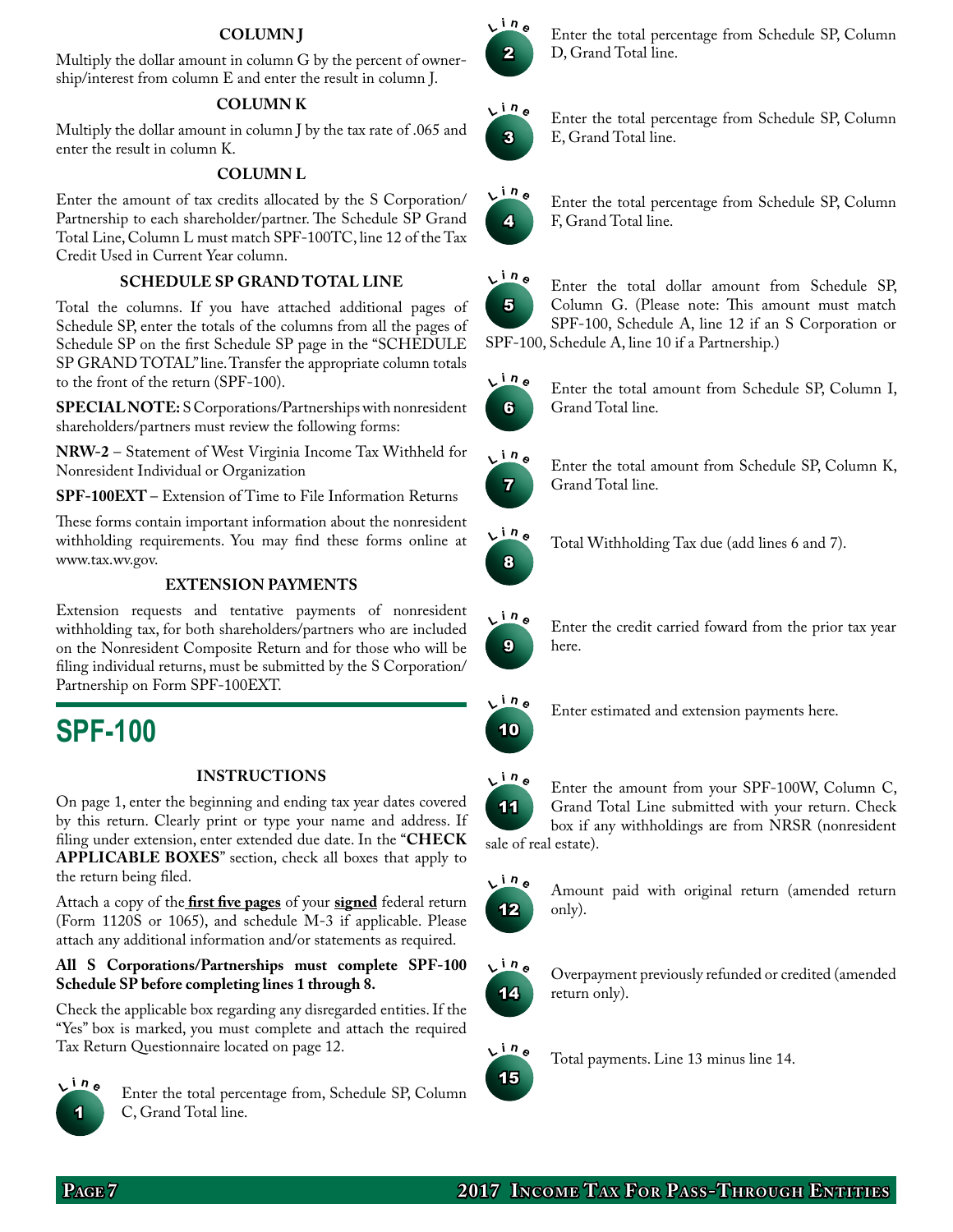

Tax Due – If line 15 is smaller than line 8, enter amount owed here, otherwise, skip to line 20.



 **<sup>i</sup> <sup>n</sup> <sup>e</sup>** Calculate interest due. See the general information on page 5 of this booklet for additional information regarding interest.



Calculate additions to tax due. See the general information on page 5 of this booklet for additional information regarding additions to tax.



Remit this amount. If paying by check, make the check payable to the West Virginia State Tax Department. For other payment options see www.tax.wv.gov.



An overpayment may be credited to next year's tax or refunded, either in whole or part. Enter on line 21 the amount of overpayment to be credited to next year's tax.

Enter on line 22 the amount of overpayment to be refunded.

### **SPF-100 Schedule A**

Please note that if the S Corporation or Partnership has income from sources both within and without West Virginia, they must complete Form SPF-100APT to determine how much of their income is from a West Virginia source.



 **<sup>i</sup> <sup>n</sup> <sup>e</sup>** An S Corporation will enter the ordinary income (loss) as shown on Federal Form 1120S. A partnership will enter the ordinary income (loss) as shown on Federal Form 1065.



Enter the amount of all other gross income (loss) of the S Corporation as shown on Federal Form 1120S,

Schedule K that is not included on line 1. Enter the amount of all gross income (loss) of the partnership shown on Federal Form 1065, Schedule K that is not included on line 1.



 **<sup>i</sup> <sup>n</sup> <sup>e</sup>** S Corporations will enter the amount of any expenses or deductions as shown on Federal Form 1120S, Schedule K, that are not included on line 1. Partnerships will enter

the amount of any expenses or deductions as shown on Federal Form 1065, Schedule K, that are not included on line 1.



Net modifications to federal income: S Corporation enter amount from SPF-100, Schedule A-2, line 26; Partnership enter amount from SPF-100, Schedule

A-1, line 13.



See the instructions for Form SPF-100APT, Schedules A1 and A2 for proper classification of nonbusiness income. For S Corporations with nonbusiness income from sources within and without West Virginia, enter the amount from SPF-100APT, Schedule A-1, line 8 here.



If income is derived from sources within and without West Virginia, enter the apportionment factor from Form SPF-100APT, Schedule B, part 1 or part 2 or part 3 as applicable.



For S Corporations with nonbusiness income from sources within West Virginia, enter the amount from SPF-100APT, Schedule A2, line 12 here.

### **SPF-100 Schedule A-1**

### **Partnerships**

West Virginia law requires certain items of income and deductions to be added to or subtracted from the Partnership's federal partnership income. Enter the appropriate increasing and decreasing modifications as indicated on lines 1 through 10. Enter allowance for governmental obligations/obligations secured by residential property from Schedule A-3, line 9 on Schedule A-1, line 11.



Line 5 less line 12. Enter here and on Schedule A line 5.

### **SPF-100 Schedule A-2**

**S Corporations**

#### **Increasing Adjustments**



Enter exempt interest or dividends from any state or local bonds or securities from your federal return Form 1120S, Schedule K or Schedule M-1.



Enter the amount of US Government obligation interest or dividends not exempt from state tax, less related expenses not deducted on your federal return. Attach supporting documentation.

3  $L^{\text{in}}$ 

Attach an itemized schedule of taxes or licenses from your federal income tax return Form 1120S or pro forma.



Taxpayers can elect to expense the cost of certain air and water pollution control facilities located in West Virginia in the year in which the cost of

acquisition, construction, or development was paid or incurred. Eligible air and water pollution control facilities are those located in West Virginia that are "certified pollution control facilities" as defined by Section 169(d) of the Internal Revenue Code. If this election is made, the total amount of any federal deduction for depreciation or amortization of such facilities is disallowed. The election is made on the return for the year in which the cost is paid or incurred. Once made, the election or non-election is irrevocable.

A taxpayer who reports all income to West Virginia will make the adjustment for the cost of facilities on line 20. The depreciation or amortization on the facilities, including that attributable to cost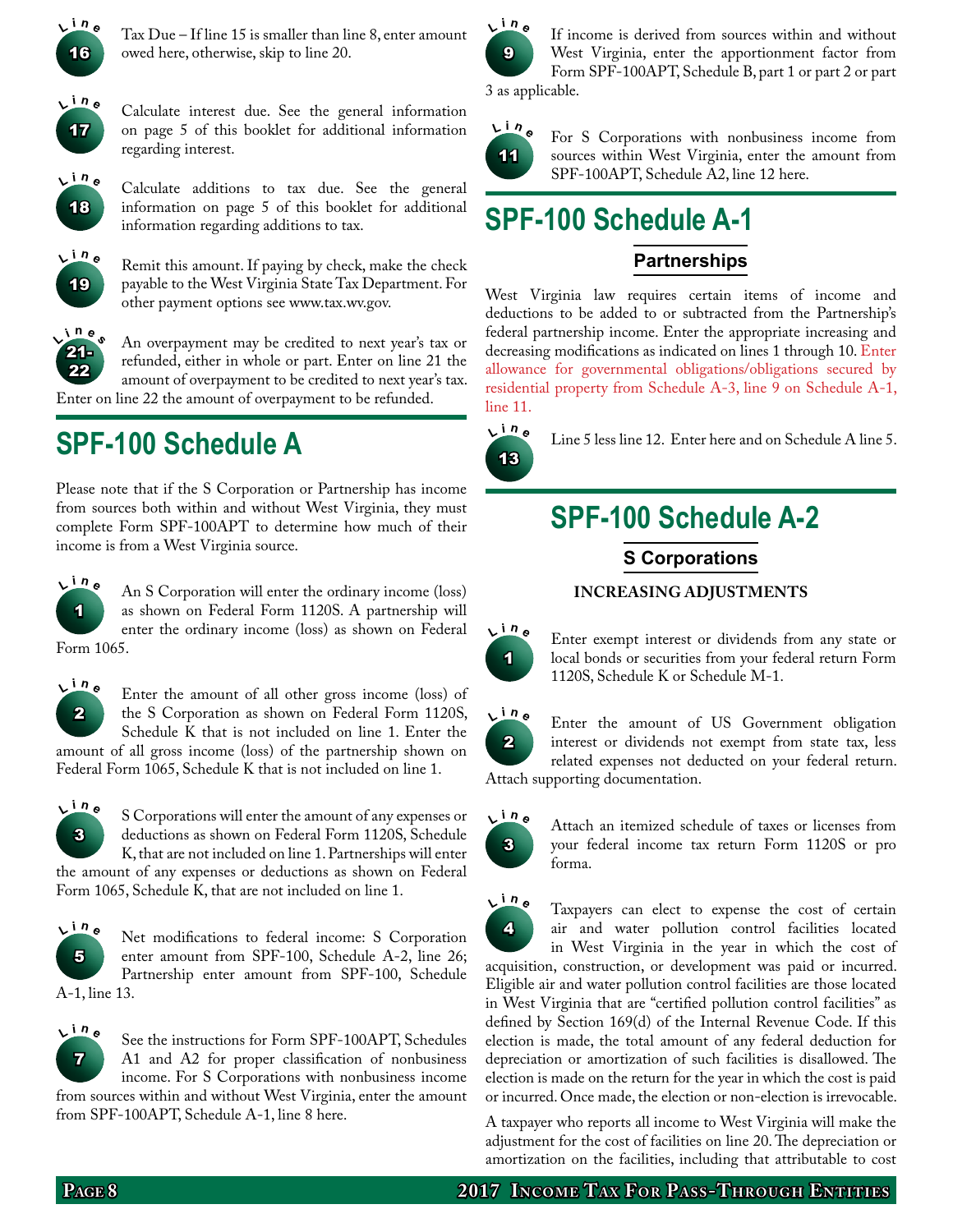expensed this year as well as prior years, deducted on the federal return, is entered on line 4. A taxpayer who is subject to allocation and apportionment makes the adjustment for the cost of the facilities on Form SPF-100APT, Schedule A2, line 9, column 3. The depreciation or amortization on the facilities, deducted on the federal return for this year as well as previous years, is entered on Form SPF-100APT, Schedule A2, lines 10 and 11, column 3.



 **<sup>i</sup> <sup>n</sup> <sup>e</sup>** Corporations which are exempt from federal income tax are exempt from West Virginia Corporation Net Income Tax. If such corporation has unrelated business

taxable income, as defined by Section 512 of the Internal Revenue Code, they must pay West Virginia Corporation Net Income Tax on the unrelated business taxable income. Enter the unrelated business taxable income as reported on Federal Form 990T.



If you claim the West Virginia Neighborhood Investment Program Tax Credit, any deduction, decreasing adjustment, or decreasing modification

taken on your federal return for any charitable contribution made to such Neighborhood Investment Program and for which the West Virginia credit is claimed, must be added back on line 6.



 **<sup>i</sup> <sup>n</sup> <sup>e</sup>** Taxpayers with foreign source income must adjust their federal taxable income by the amount of their taxable income or loss from sources outside the United States.

In determining foreign source income, the provisions of Sections 861, 862, and 863 of the Internal Revenue Code apply. Complete the following worksheet:

| <b>Foreign Source Income Worksheet</b>                      |  |  |  |  |
|-------------------------------------------------------------|--|--|--|--|
| 1. Taxable Income from sources<br>outside the United States |  |  |  |  |
| 2. LESS: Foreign dividend gross up                          |  |  |  |  |
| 3. LESS: Subpart F income                                   |  |  |  |  |
| 4. West Virginia adjustment                                 |  |  |  |  |

If the amount on line 4 of the worksheet is a positive figure, enter it on line 19. If it is a negative figure, enter the amount of the loss on line 7 without the negative sign. Attach copies of Federal Form 1118 to support your calculation. If you did not file Federal Form 1118, you must prepare and file a pro forma Federal Form 1118 to support your adjustment. If you filed a consolidated Federal Form 1118 and file separate or unitary West Virginia returns, attach both the true consolidated and a pro forma Federal Form 1118 to support your adjustment.



Enter the amount of foreign taxes as deducted on your Federal Form 1120S.



 **<sup>i</sup> <sup>n</sup> <sup>e</sup>** Enter Qualified Production Activity Deduction taken under IRC §199.



 **<sup>i</sup> <sup>n</sup> <sup>e</sup>** Add back for expenses related to certain REIT's and regulated investment companies (WV Code §11-24- 4b).



Enter any other increasing adjustments here. Enter a description/explanation in the space provided. Attach supporting documentation.

#### **Decreasing Adjustments**



**<sup>i</sup> <sup>n</sup> <sup>e</sup>** Attach supporting documentation.



**<sup>i</sup> <sup>n</sup> <sup>e</sup>** Attach supporting documentation.



**<sup>i</sup> <sup>n</sup> <sup>e</sup>** Attach supporting documentation.



 **<sup>i</sup> <sup>n</sup> <sup>e</sup>** Enter total and include copy of Federal Form 3800 or 5884.



Enter total from Federal Form 1120S.

Enter total from Federal Form 1120S.



20

**<sup>i</sup> <sup>n</sup> <sup>e</sup>** See instructions for line 7.

**<sup>i</sup> <sup>n</sup> <sup>e</sup>** See instructions for line 4.

21  $\frac{\ln n}{2}$  **<sup>i</sup> <sup>n</sup> <sup>e</sup>** A decreasing adjustment to federal taxable income is allowed for employer contributions to a medical savings account established pursuant to WV Code §33-16-15, to the extent included in federal taxable income, less any portion of the employer's contributions withdrawn for purposes other than payment of medical expenses. The amount taken as a decreasing adjustment may not exceed the maximum amount that would have been deductible from the corporation's federal taxable income if the aggregate amount of the corporation's contributions to individual medical savings accounts established under WV Code §33-16-15 had been contributions to a qualified plan as defined under the Employee Retirement Income Security Act of 1974 (ERISA), as amended.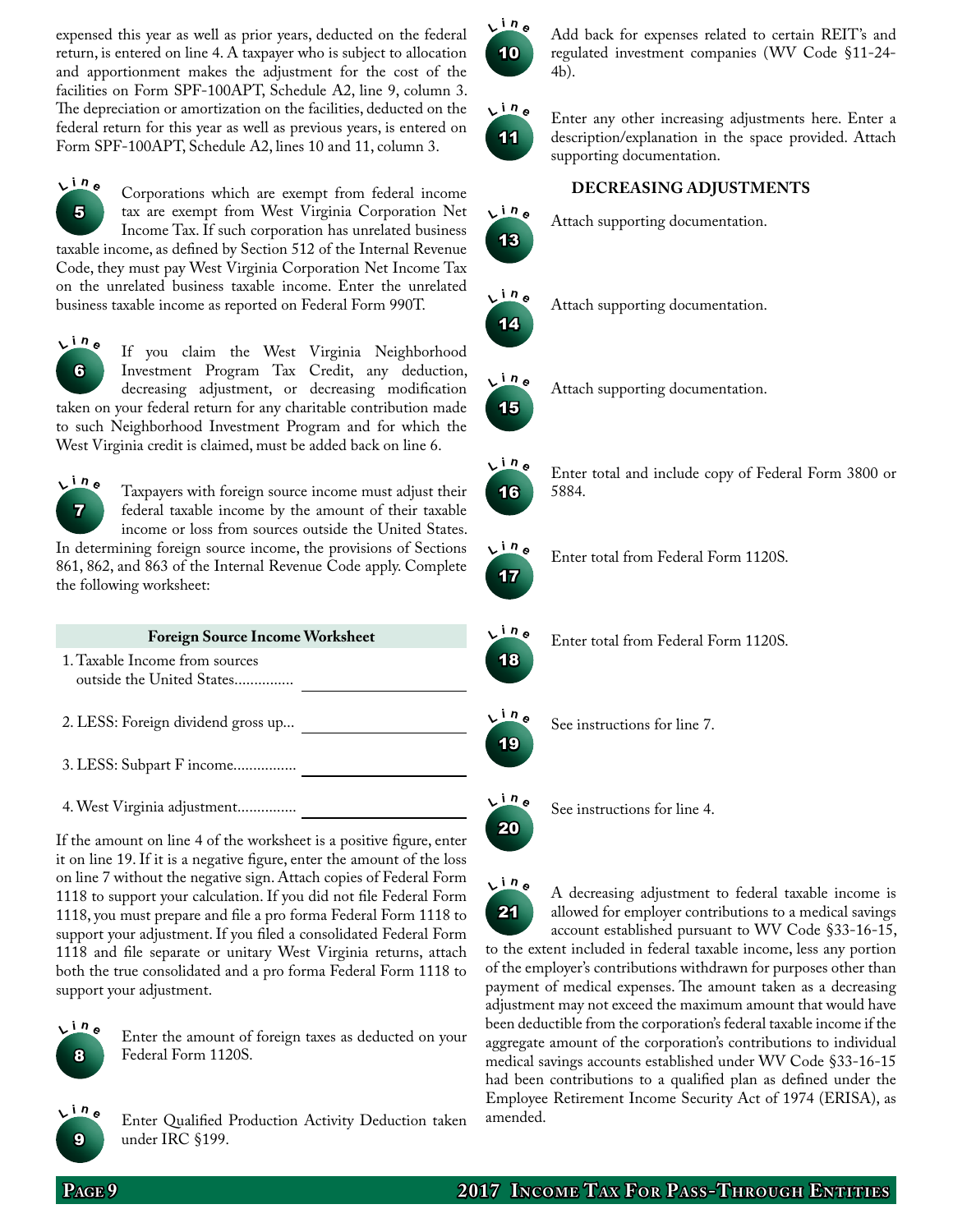

Enter other decreasing adjustments here. Enter a description/explanation in the space provided. Attach supporting documentation.



Taxpayers that own certain tax-exempt government obligations and obligations secured by certain residential property located in West Virginia can take a special allowance that further reduces federal taxable income.



**<sup>i</sup> <sup>n</sup> <sup>e</sup>** Add lines 23 and 24.



Line 12 minus line 25. Enter the amount here and on SPF-100, Schedule A, line 5.

### **SPF-100 Schedule A-3**

Taxpayers that own certain tax exempt government obligations and obligations secured by certain residential property in West Virginia can take a special allowance that further reduces federal taxable income.

The value of these obligations and loans is determined using the average of the monthly beginning and ending account balances. These account balances are determined at cost in the same manner that such obligations, investments, and loans are reported on the balance sheet of your federal tax return.



Attach a copy of worksheets supporting the calculations of average monthly balance.

 $L^{\text{in}}$ e Average of beginning and ending balance of total assets on Schedule L of Federal Form 1120S or Federal Form 1065.



6

**<sup>i</sup> <sup>n</sup> <sup>e</sup>** Adjusted income.

### **SPF-100APT**

#### **Schedules A1 & A2: Allocation of Nonbusiness Income for S Corporations Only**

If your business activities take place both within and without West Virginia and you are also taxable in another state, certain items of nonbusiness income that are included in federal taxable income are directly allocated. All other income must be apportioned.

Business income arises from transactions and activities in the regular course of the corporation's trade or business, and includes income from tangible and intangible property if the acquisition, management or disposition of the property constitutes integral parts of the corporation's trade or business.

Nonbusiness income includes all income that is not classified as business income, less all expenses attributable to the production of this income. Nonbusiness income is allocated to West Virginia if (1) the S Corporation's commercial domicile, the principal place from which the trade or business is managed, is located in West Virginia, or (2) property creating the nonbusiness income is utilized in West Virginia. Nonbusiness income from real property is allocated if the property is located in West Virginia. Nonbusiness income from tangible personal property is allocated to West Virginia if the property is utilized in West Virginia or the property was located in West Virginia at the time of its sale. Nonbusiness income from intangible personal property is allocated to West Virginia if the corporation's commercial domicile is located in West Virginia or, in the case of patents and copyrights, if they are used in West Virginia.

For a detailed discussion of allocation of nonbusiness income, you may request a copy of Publication TSD-392, "Corporation Net Income Tax Nonbusiness Income" by contacting our Taxpayer Services Division or online at www.tax.wv.gov.

Determine nonbusiness income allocated to West Virginia and outside West Virginia by completing Form SPF-100APT, Schedules A1 and A2. Only those types of nonbusiness income listed on Form SPF-100APT, Schedules A1 and A2 can be allocated. Any other type of income that the corporation classifies as nonbusiness must be apportioned.



Enter the amount from Form SPF-100APT Schedule A1, column 3, line 8, on Form SPF-100, Schedule A, line 7.



Enter the amount from Form SPF-100APT Schedule A2, column 3, line 12 on Form SPF-100, Schedule A, line 11.

### **Schedule B: Apportionment Formula**

If your business activities take place both within and without West Virginia and you are also taxable in another state, all net income, after deducting those items of nonbusiness income allocated on Form SPF-100APT Schedules A1 and A2, must be apportioned to West Virginia by using the appropriate apportionment formula. **Completion of the SPF-100APT, Schedule B is required even if apportionment is zero.**

**Special apportionment formulas apply to motor carriers and to financial organizations.** If you are filing for a motor carrier, follow the apportionment instructions for Form SPF-100APT, Schedule B, Part 2. If you are filing for a financial organization, follow the apportionment instructions for Form SPF-100APT, Schedule B, Part 3.

Multistate corporations will use the standard apportionment formula of payroll, property, and sales, with the sales factor double weighted, and will complete Form SPF-100APT, Schedule B, Parts, 1, 2, and 3 as applicable.

#### **Multistate S corporations/partnerships – four factor apportionment formula**

#### **Part 1 regular entities**

To Determine your West Virginia apportionment percentage, first determine the following factors

PROPERTY FACTOR. Property includes all real and tangible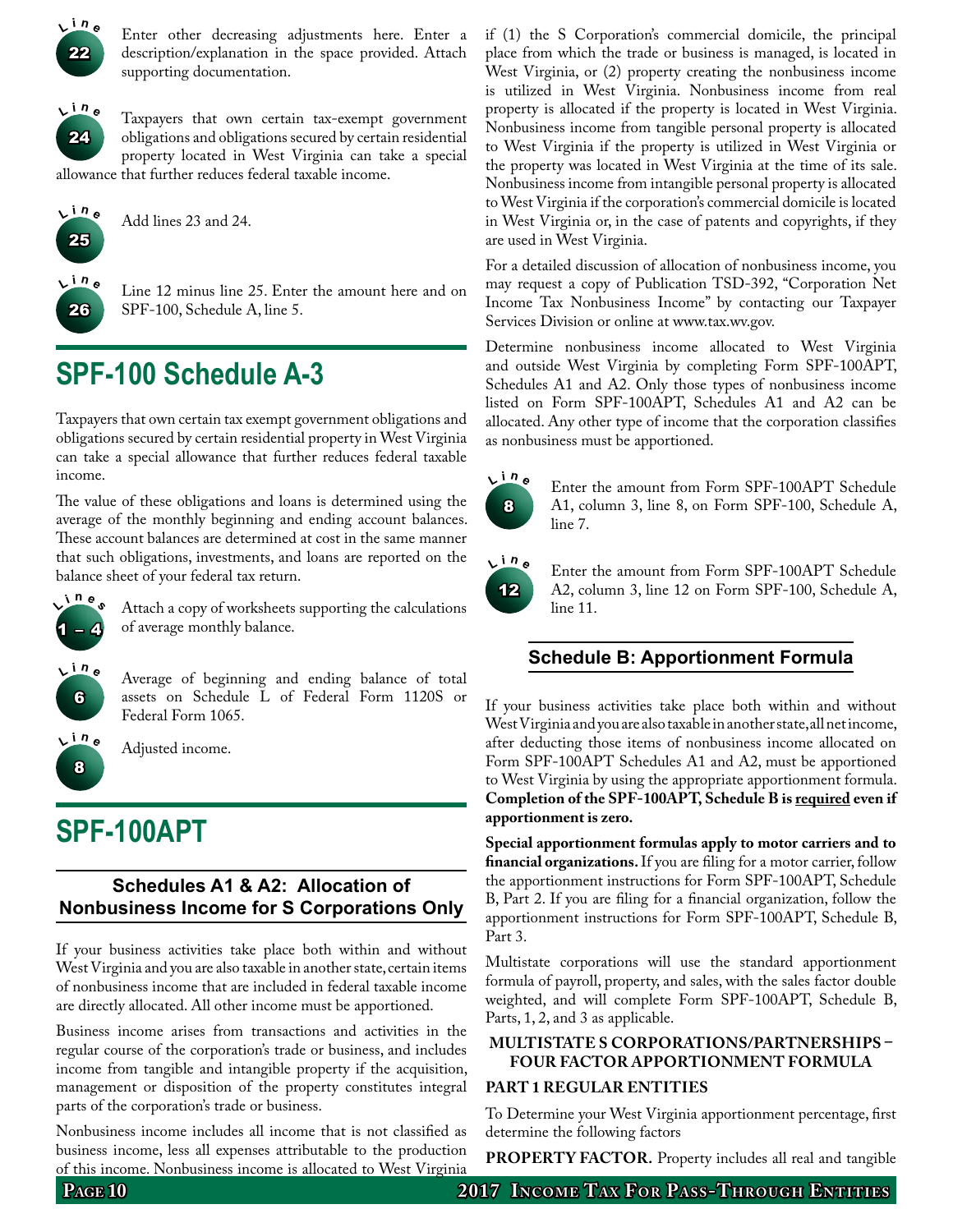personal property owned or rented and used during the taxable year to produce business income. Property used in connection with the items of nonbusiness income allocated in SPF-100APT, Schedules A1 and A2 shall be excluded from the factor.

Property must be included in the property factor if it is actually used or is available for, or capable of being used during the taxable year. Property held as reserves, standby facilities, or reserve sources or materials must be included. Property or equipment under construction (except goods in process that can be inventoried) must be excluded until it is actually used to generate business income. Movable property, such as tools, construction equipment and trucks, used both within and without West Virginia, shall be included in the numerator of the fraction on the basis of total time within the state during the taxable year.

Property owned is valued at original cost. Property rented is valued at eight times the net annual rate. Leasehold improvements are considered property owned and are included at their original cost. Generally, original cost is the basis of the property for federal income tax purposes at the time of acquisition and adjusted by subsequent capital additions or improvements and partial dispositions by reason of sale, exchange, abandonment, etc. As a general rule, property is included in the factor by averaging its values at the beginning and ending of the taxable period. However, the Tax Commissioner may require or allow averaging by monthly values if such method is required to properly reflect the average value of the taxpayer's property for the taxable year.

Determine the property factor by entering the appropriate amounts in line 1. Enter West Virginia property in column 1 and property everywhere in column 2.



Divide column 1 by column 2 and enter the result in column 3. State the result as a decimal and round to six (6) places after the decimal point.

**PAYROLL FACTOR.** The payroll factor shall include the total amount of compensation paid to employees during the taxable year. The total amount paid is determined upon the basis of the taxpayer's accounting method for federal income tax purposes. If you have adopted the accrual method of accounting for federal purposes, all compensation shall be deemed to have been paid. Compensation may be included in the payroll factor by use of the cash basis only if you have permission from the Tax Commissioner for an alternate method of apportionment. Compensation means wages, salaries, commissions, and other forms of remuneration paid to employees for personal services. Payments made to an independent contractor or any other person not properly classified as an employee are excluded. Only amounts paid directly to employees are included in the payroll factor. Do not include compensation paid to employees engaged exclusively in an activity that generates nonbusiness income that you allocated in Form SPF-100APT, Schedules A1 and A2.

The denominator (column 2) of the payroll factor is the total compensation paid by the taxpayer during the taxable year, as shown on the federal income tax return filed with the Internal Revenue Service and as reflected in the schedule of wages and salaries and that portion of the cost of goods sold which reflect compensation.

The numerator (column 1) of the payroll factor is the total amount paid in West Virginia during the taxable year by the taxpayer for compensation. Compensation is paid in West Virginia if any of the following tests, applied consecutively, are met:

- A. The employee's service is performed entirely within West Virginia;
- B. The employee's service is performed both within and without West Virginia but the service performed without West Virginia is "incidental" to the employee's service within West Virginia (the word "incidental" means any service which is temporary or transitory in nature or which is rendered in connection with an isolated transaction);
- C. If the employee's services are performed both within and without West Virginia, the employee's compensation will be attributed to West Virginia (1) if the employee's base of operations is in West Virginia; or (2) if there is no base of operations in any state in which part of the service is performed, but the place from which the service is directed or controlled is in West Virginia; or (3) if the base of operations or the place from which the service is directed or controlled is not in any state in which some part of the service is performed, but the employee's residence is in West Virginia. Base of operation is the place from which the employee starts their work and to which they customarily return in order to receive instructions or communications from customers or others, or to replenish stock or other materials, repair equipment, or perform any other functions necessary to the exercise of their trade or profession at some other point or points.

Determine the payroll factor by entering the appropriate amounts in line 2. Enter West Virginia payroll in column 1 and payroll everywhere in column 2.



Divide column 1 by column 2 and enter the result in column 3. Round to six (6) places after the decimal point.

**SALES FACTOR.** The term "sales" means all gross receipts of the taxpayer that are business income. Thus, the sales factor includes all gross receipts derived from transactions and activity in the regular course of your trade or business, less returns and allowances. Do not include interest or dividends from obligations of the United States government, which are exempt from taxation in West Virginia, or gross receipts from an activity that produced nonbusiness income that you allocated in Form SPF-100APT, Schedules A1 and A2.

The denominator (column 2) of the sales factor includes all gross receipts derived from transactions and activity in the regular course of your trade or business that was reflected in your gross income reported and as appearing on your federal income tax return unless otherwise excluded. **Sales of tangible personal property delivered or shipped to a purchaser within a state in which you are not taxed (e.g. under Public Law 86-272) are to be excluded from the denominator.**

The numerator (column 1) of the sales factor includes all gross receipts attributable to West Virginia and derived from transactions and activity in the regular course of your trade or business. All interest income, service charges or time-price differential charges incidental to such gross receipts must be included regardless of the place where the accounting records are maintained or the location of the contract or other evidence of indebtedness.

**Sales of Tangible Personal Property.** Gross receipts from sales of tangible personal property are in West Virginia if: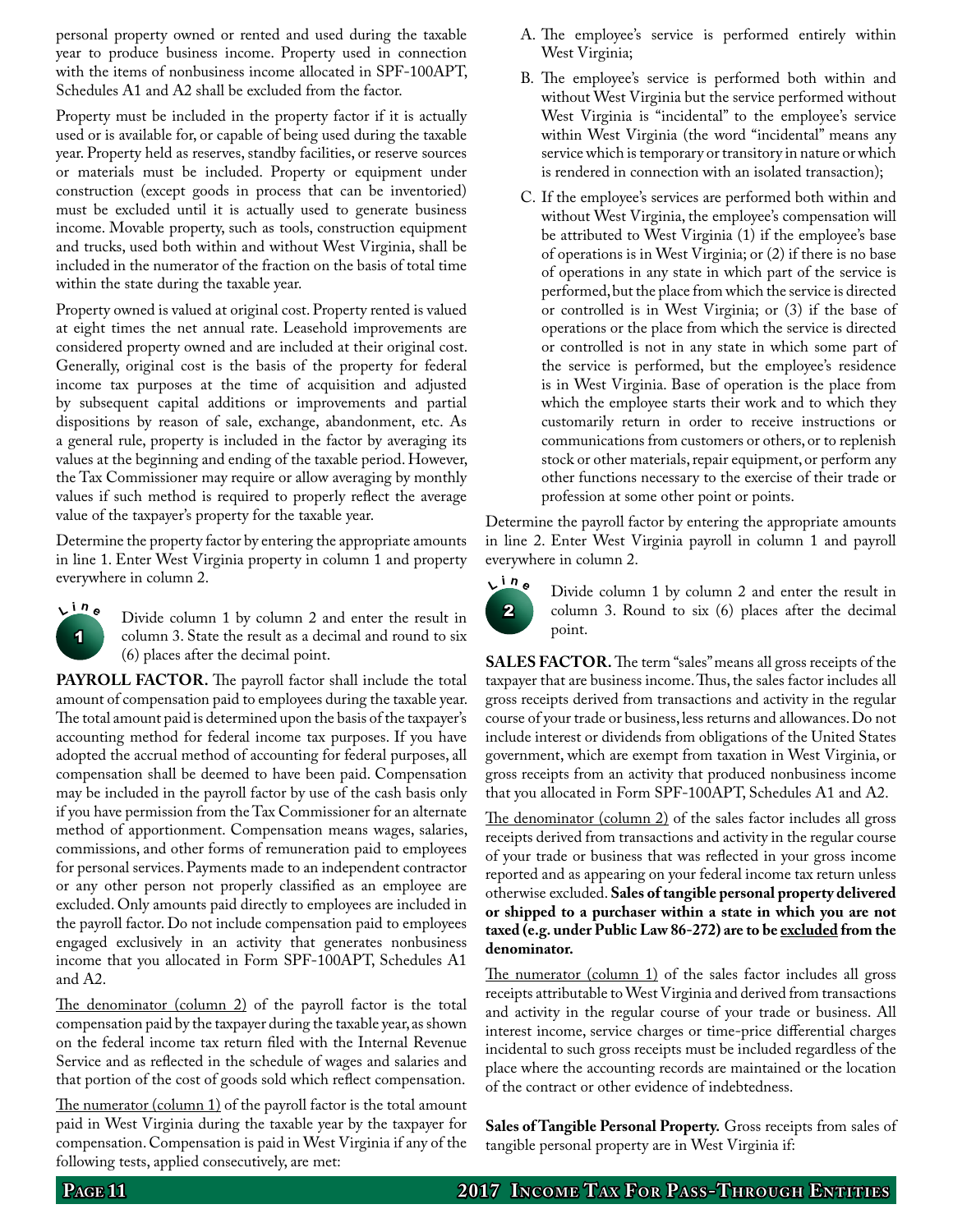- 1. The property is received in West Virginia by the purchaser (except sales to the United States government) regardless of the F.O.B. point or other conditions of sales.
- 2. The property is shipped from an office, store, warehouse, factory or other place of storage in West Virginia and the purchaser is the United States government.

Sales within West Virginia are generally determined on a destination basis. If the purchaser picks up or otherwise receives the property in West Virginia, the sale is treated as taking place in West Virginia. If the property is delivered by common carrier or other means of transportation, the place at which the property is received after all transportation is completed is the place where the sale took place. Direct delivery in West Virginia, other than for purpose of transportation, to a person or firm designated by a purchaser, constitutes delivery to the purchaser in West Virginia regardless of where title passes or other conditions of sale.

Direct delivery outside West Virginia to a person or firm designated by a purchaser does not constitute delivery to a person in West Virginia.

**Other Sales.** Gross receipts from transactions other than sales of tangible personal property are attributable to West Virginia if:

- 1. The income producing activity which gives rise to the receipts is performed entirely in West Virginia;
- 2. The income producing activity is performed both in and outside West Virginia and a greater portion of the income producing activity is performed in West Virginia than any other state, based on the cost of performance; or
- 3. The sale constitutes business income to the taxpayer or the taxpayer is a financial organization subject to the special apportionment rules. (Refer to West Virginia Code §11-24-7 for a discussion of income producing activity and cost of performance).

Gross receipts from the sale, lease, rental, or licensing of real property are in West Virginia if the real property is located in West Virginia. Gross receipts from the rental, lease, or licensing of tangible personal property are in West Virginia if the property is located in West Virginia. If such property is both within and without West Virginia during the rental, lease, or licensing period, gross receipts attributable to West Virginia shall be determined based upon the total time within the state during the taxable year. Gross receipts for the performance of personal services are in West Virginia if such services are performed in West Virginia.

Determine the sales factor by entering the appropriate amount on line 3. Enter the West Virginia sales in column 1 and sales everywhere in column 2.

3  $L^{\text{in}}$ e **<sup>i</sup> <sup>n</sup> <sup>e</sup> Column 2. Total sales.** This amount, when added to the total gross nonbusiness income, as shown on Schedule A1, line 8, must equal the sum of your items

of gross income as reported on your federal income tax return. Any differences must be noted and explained in an attachment to your return.

| Sum of gross income items on federal<br>return                       |  |  |
|----------------------------------------------------------------------|--|--|
| Less total allocated income (Form<br>SPF-100APT Schedule A1, line 8) |  |  |
| Equals Form SPF-100APT, Schedule<br>$B,$ column 2, line 3.           |  |  |



Enter the total gross receipts from sales of tangible personal property delivered or shipped to a purchaser within a state in which you are not taxed (e.g. Public

Law 86-272). This is the throw out rule per WV Code §11-24-7(e)  $(11)(B)$  and §11-23-5(l)(2).



In column 1, enter the amount from line 3. In column 2, subtract line 4 from line 3 and enter the difference. Then divide column 1, line 5 by column 2, line 5 and enter the result in column 3, line 5. State the result as a decimal and round to six (6) places after the decimal.

6  $V^{\text{in}}$ **Enter line 5 again.** 



Add column 3, lines 1, 2, 5, and 6 and enter the sum in column 3.



Divide the six (6) digit decimal from column 3, line 7 by the number 4, reduced by the number of factors, if any, showing zero in column 2, lines 1, 2, 5, or 6. Enter the six (6) digit decimal fraction from column 3, line 8 on Form SPF-100, Schedule A, line 9.

#### **Motor Carriers – Special Single Factor Formula**

**PART 2 - VEHICLE MILES.** Motor carriers of property or passengers are subject to special apportionment rules. Motor carriers must apportion their business income by using a single factor formula of vehicle miles.

A motor carrier is any person engaged in the transportation of passengers and/or property for compensation by a motor propelled vehicle over roads in West Virginia, whether on a scheduled route or otherwise. The term "vehicle miles" means the operations of a motor carrier over a distance of one mile.

The special apportionment formula for motor carriers does NOT apply if:

- A. The motor carrier neither owns nor rents any real or tangible personal property located in West Virginia, has made no pick ups or deliveries within West Virginia, and has traveled less than 50,000 miles in West Virginia during the taxable year; or
- B. The motor carrier neither owns nor rents any tangible personal property located in West Virginia except vehicles, and made no more than 12 trips into or through West Virginia during the taxable year.

Under either (A) or (B), the mileage traveled in West Virginia may not be more than five percent (.05) of the total vehicle miles traveled in all states during the taxable year.

Determine the apportionment factor by entering the appropriate vehicle miles for West Virginia in column 1, and vehicle miles everywhere in column 2.

Divide column 1 by column 2 and enter the result in column 3. State the result as a decimal fraction and round to six (6) places after the decimal. Enter the six (6) digit decimal fraction from

**PAGE 12 2017 INCOME TAX FOR PASS-THROUGH ENTITIES**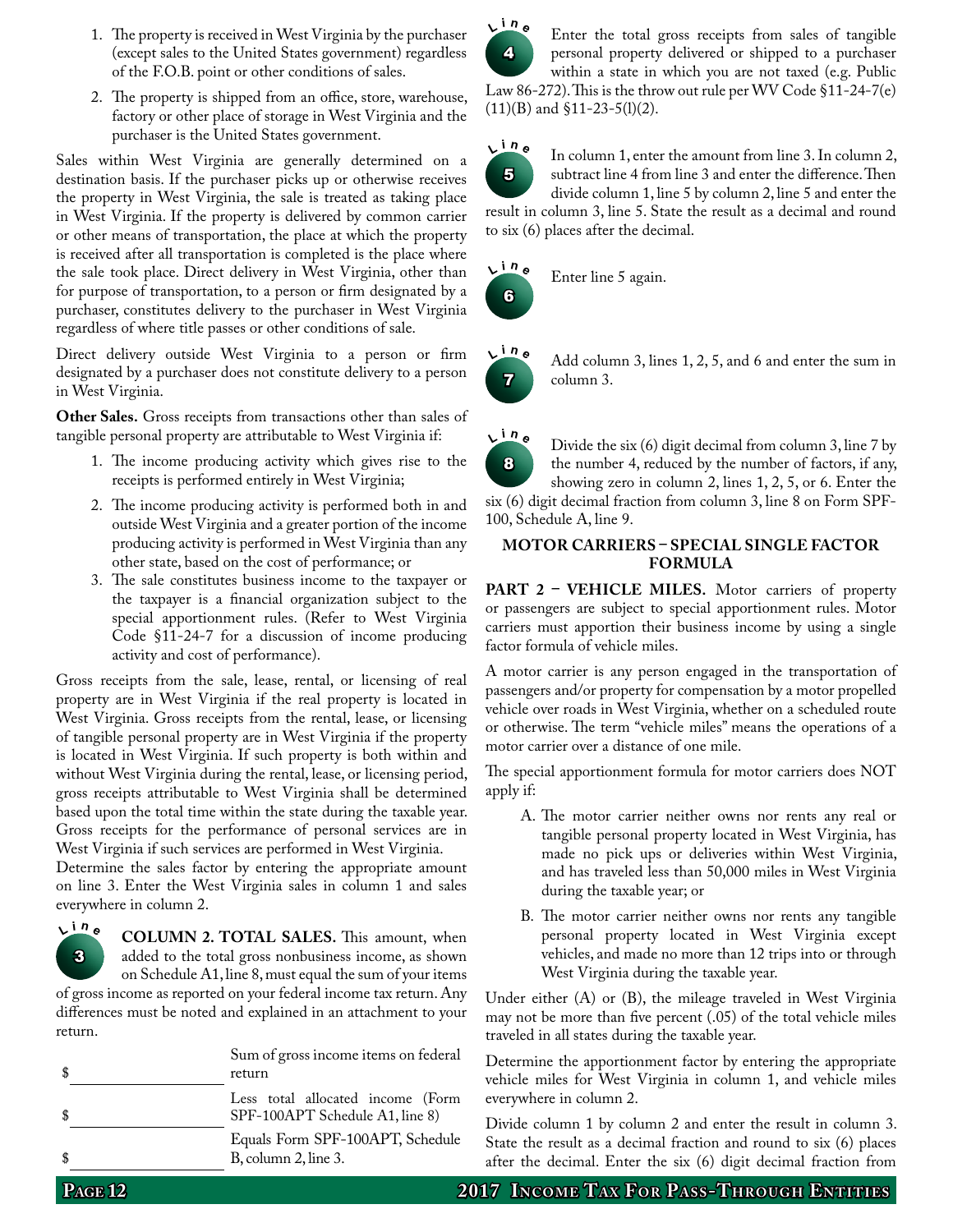column 3 on SPF-100, Schedule A, line 9.

#### **Financial Organizations – Special Single Factor Formula**

PART 3-GROSS RECEIPTS. Financial organizations subject to apportionment must apportion their business income by using a single factor gross receipts formula.

A financial organization is any holding company or regulated financial corporation or subsidiary thereof, or any corporation deriving more than fifty percent (.5) of its gross receipts from one or more of the following:

- 1. Making, acquiring, selling, or servicing loans or extensions of credit.
- 2. Leasing or acting as an agent, broker, or advisor in connection with leasing real and personal property that is the economic equivalent of an extension of credit.
- 3. Operating a credit card business.
- 4. Rendering estate or trust services.
- 5. Receiving, maintaining, or otherwise handling deposits.
- 6. Engaging in any other activity with an economic effect comparable to any of the above.

Financial organizations regularly engaging in business in West Virginia shall apportion their business income by means of a single factor of gross receipts apportionment formula. A financial organization not having its commercial domicile in West Virginia is presumed to be regularly engaging in business in West Virginia if during any year it obtains or solicits business with 20 or more persons within West Virginia, or the sum of its gross receipts attributable to sources in West Virginia equals or exceeds \$100,000.00.

Gross receipts from the following ownership interest (and certain related activities) will **NOT** be considered in determining whether a financial organization is subject to taxation.

- 1. An interest in a real estate mortgage investment conduit, a real estate investment, or a regulated investment company;
- 2. An interest in a loan backed security representing ownership or participation in a pool of promissory notes or certificates or interest that provide for payments in relation to payments or reasonable projections of payments on the notes or certificates;
- 3. An interest in a loan or other asset from which the interest is attributed to a consumer loan, a commercial

loan or a secured commercial loan, and in which the payment obligations were solicited and entered into by a person that is independent and not acting on behalf of the owner; or an interest in the right to service or collect income from such a loan or asset; or

4. An amount held in an escrow or trust account with respect to property described above.

However, if a financial organization is subject to taxation when gross receipts from these interests are not considered, such receipts must then be included when determining the amount of taxes owed.

#### **Petitioning For An Alternate Method of Apportionment**

To use an alternate method of allocation and apportionment, you must petition the Tax Commissioner to use some other basis to determine your taxable net income. Your petition for an alternate method must be filed by no later than the **normal due date of your return**.

**You must receive written permission** to use an alternate apportionment method before filing your return. Permission will only be granted if you can show that the statutory formula does not properly reflect your taxable income, and if the alternate method properly and fairly shows your West Virginia taxable income.

Your petition should include your name and address; state of incorporation, and principal place of business; description of the kind(s) of business in which you are engaged; detailed statement of how sales are made in West Virginia; computation of your West Virginia taxable income using the statutory apportionment formula and using your proposed alternate formula; and a summary of the facts that support your position.

Send your petition to: West Virginia State Tax Department Tax Account Administration Division Corporate & Franchise Tax Unit P.O. Box 1202 Charleston, WV 25324-1202

#### **Tax Return Questionnaire**

The Tax Return Questionnaire should be completed and submitted with your return. However if you have indicated on page 1 that disregarded entities are included in your return you **MUST** submit the Tax return Questionnaire and include the name and FEIN of each disregarded entity.